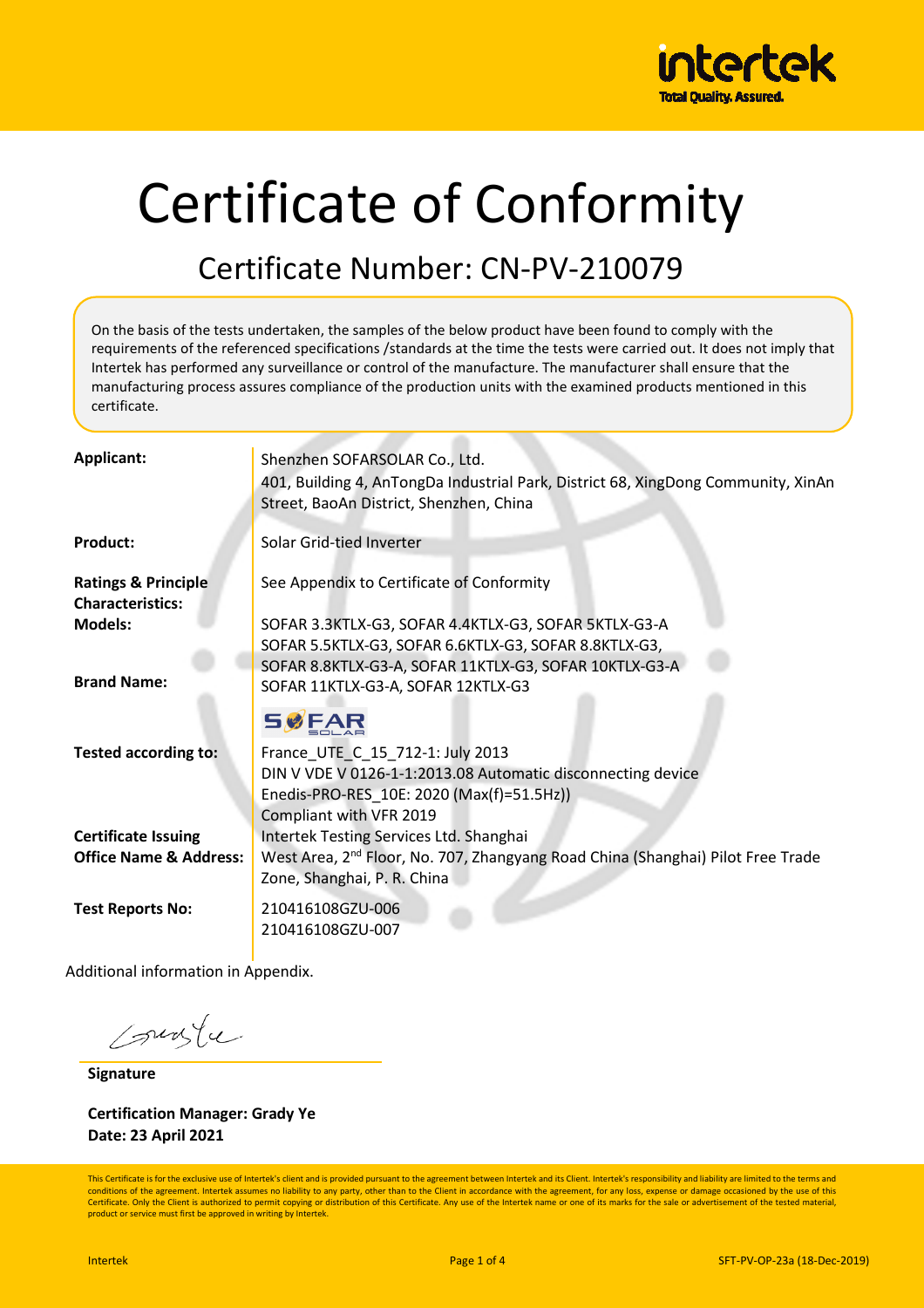

## **APPENDIX: Certificate of Conformity**

**This is an Appendix to Certificate of Conformity Number: CN-PV-210079** 

| <b>MODEL</b>               | SOFAR 3.3KTLX-<br>G <sub>3</sub>   | SOFAR 4.4KTLX-<br>G <sub>3</sub> | <b>SOFAR 5KTLX-</b><br>$G3-A$ | SOFAR 5.5KTLX-<br>G <sub>3</sub> |
|----------------------------|------------------------------------|----------------------------------|-------------------------------|----------------------------------|
| Max PV voltage             | 1100Vdc                            |                                  |                               |                                  |
| MPPT Voltage range         | 140-1000Vdc                        |                                  |                               |                                  |
| Max. input current         | 15/15A                             |                                  |                               |                                  |
| PV Isc                     | 22.5/22.5A                         |                                  |                               |                                  |
| Rated power(W)             | 3000                               | 4000                             | 5000                          | 5000                             |
| Max.apparent power (VA)    | 3300                               | 4400                             | 5000                          | 5500                             |
| Max output current         | $3\times5.0A$                      | 3×6.7 A                          | $3\times7.6$ A                | $3\times8.3A$                    |
| Output voltage             | 3W/N/PE 230Vac/400Vac              |                                  |                               |                                  |
| <b>Nominal Frequency</b>   | 50 Hz                              |                                  |                               |                                  |
| Power Factor               | 1 default (adjustable+/-0.8)       |                                  |                               |                                  |
| <b>Ambient Temperature</b> | $-30^{\circ}$ C - +60 $^{\circ}$ C |                                  |                               |                                  |
| <b>Protection Degree</b>   | <b>IP65</b>                        |                                  |                               |                                  |
| <b>Protection Class</b>    | Class I                            |                                  |                               |                                  |
| Software Version           | V000001                            |                                  |                               |                                  |
|                            |                                    |                                  |                               |                                  |

This Certificate is for the exclusive use of Intertek's client and is provided pursuant to the agreement between Intertek and its Client. Intertek's responsibility and liability are limited to the terms and<br>conditions of t Certificate. Only the Client is authorized to permit copying or distribution of this Certificate. Any use of the Intertek name or one of its marks for the sale or advertisement of the tested material,<br>product or service mu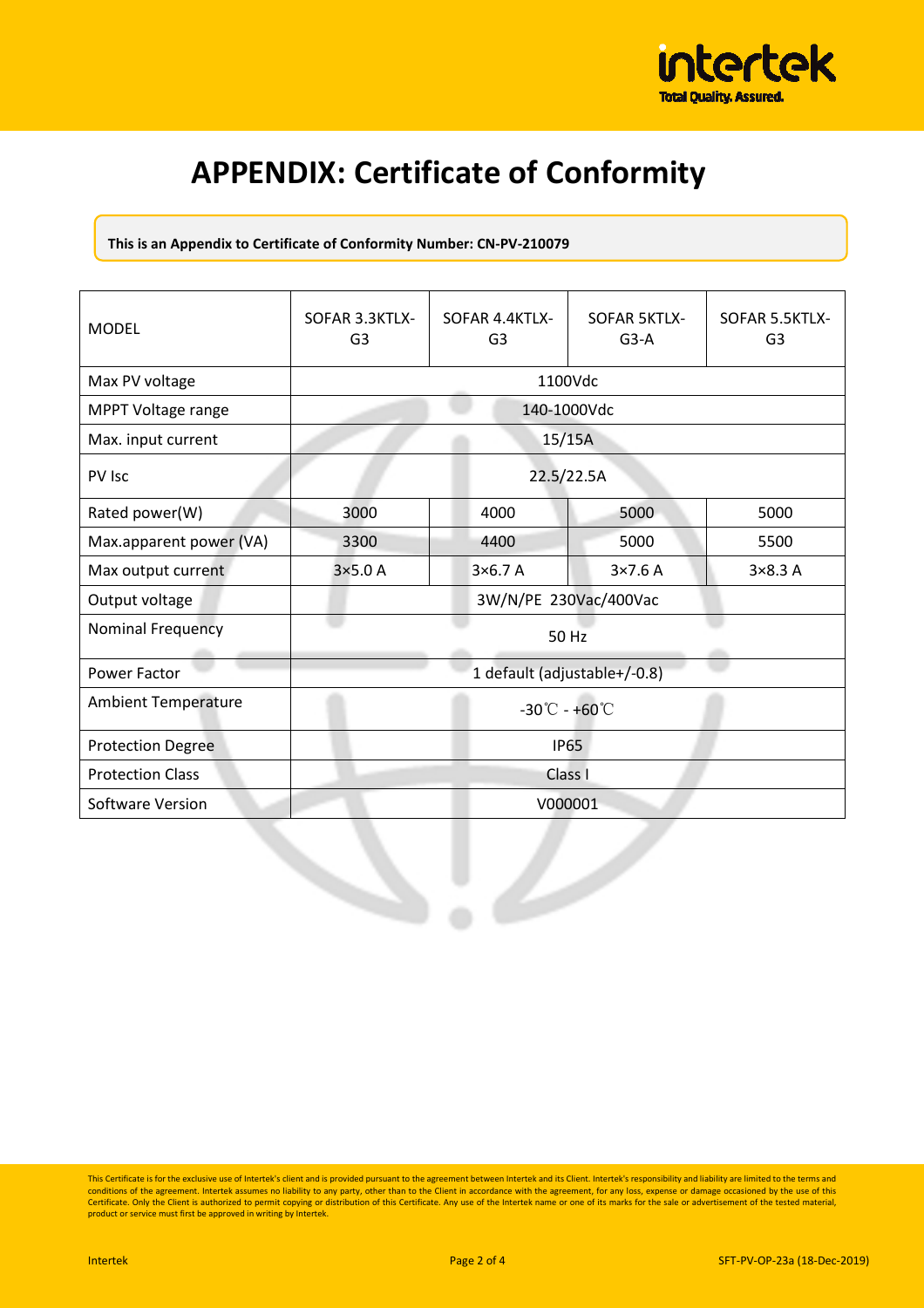

## **APPENDIX: Certificate of Conformity**

**This is an Appendix to Certificate of Conformity Number: CN-PV-210079** 

| <b>MODEL</b>               | SOFAR 6.6KTLX-<br>G <sub>3</sub>   | SOFAR 8.8KTLX-<br>G <sub>3</sub> | SOFAR 8.8KTLX-<br>$G3-A$ | SOFAR 10KTLX-<br>$G3-A$ |
|----------------------------|------------------------------------|----------------------------------|--------------------------|-------------------------|
| Max PV voltage             | 1100Vdc                            |                                  |                          |                         |
| MPPT Voltage range         | 140-1000Vdc                        |                                  |                          |                         |
| Max. input current         | 15/15A                             |                                  | 15/30A                   |                         |
| PV Isc                     | 22.5/22.5A                         |                                  | 22.5A/45A                |                         |
| Rated power(W)             | 6000                               | 8000                             | 8000                     | 10000                   |
| Max.apparent power (VA)    | 6600                               | 8800                             | 8800                     | 10000                   |
| Max output current         | 3×10.0 A                           | 3×13.3 A                         | 3×13.3 A                 | 3×15.2 A                |
| Output voltage             | 3W/N/PE 230Vac/400Vac              |                                  |                          |                         |
| <b>Nominal Frequency</b>   | 50 Hz                              |                                  |                          |                         |
| Power Factor               | 1 default (adjustable+/-0.8)       |                                  |                          |                         |
| <b>Ambient Temperature</b> | $-30^{\circ}$ C - +60 $^{\circ}$ C |                                  |                          |                         |
| <b>Protection Degree</b>   | <b>IP65</b>                        |                                  |                          |                         |
| <b>Protection Class</b>    | Class I                            |                                  |                          |                         |
| Software Version           | V000001                            |                                  |                          |                         |
|                            |                                    |                                  |                          |                         |

This Certificate is for the exclusive use of Intertek's client and is provided pursuant to the agreement between Intertek and its Client. Intertek's responsibility and liability are limited to the terms and<br>conditions of t Certificate. Only the Client is authorized to permit copying or distribution of this Certificate. Any use of the Intertek name or one of its marks for the sale or advertisement of the tested material,<br>product or service mu